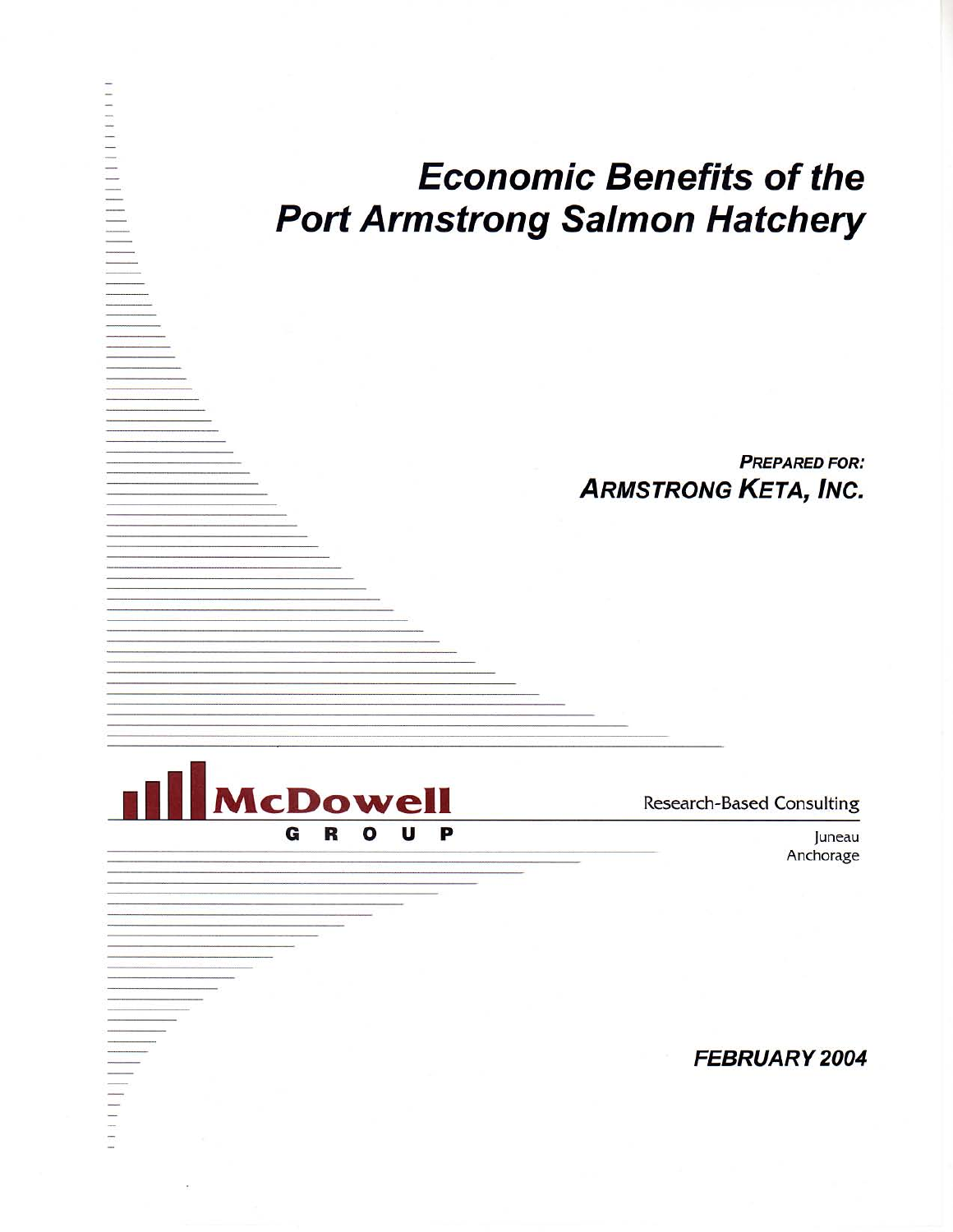# *Economic Benefits of the Port Armstrong Salmon Hatchery*

*PREPARED FOR: ARMSTRONG-KETA, INC.*

*PREPARED BY:*



*JUNEAU • ANCHORAGE*

*FEBRUARY 2004*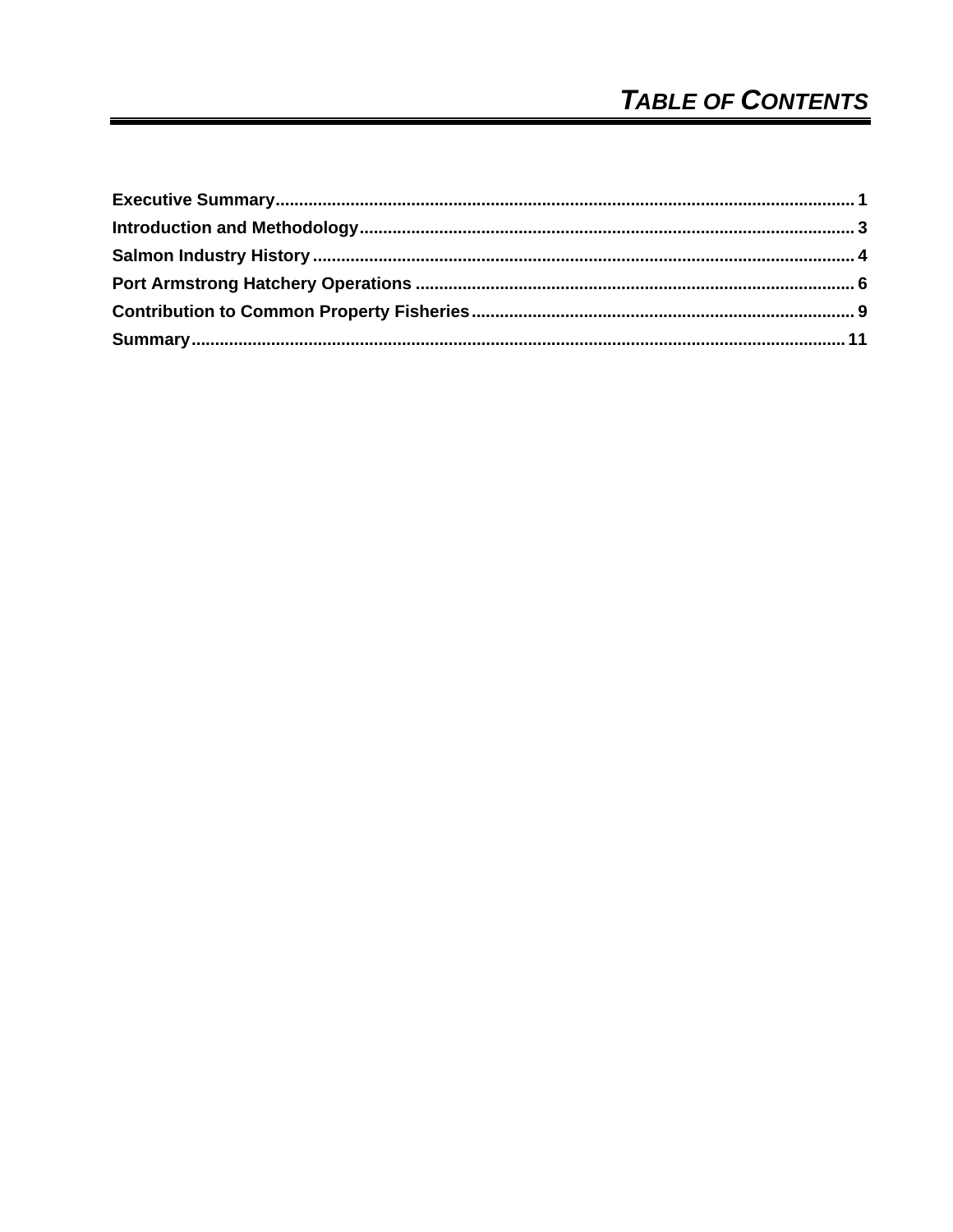The Port Armstrong Hatchery is a private non-profit salmon hatchery sited near the Southeast tip of Baranof Island and operated by Armstrong-Keta, Inc. (AKI). The hatchery currently produces pink and coho salmon and is actively developing a summer chum run and a king run. AKI contracted with the McDowell Group to provide a summary of its Port Armstrong hatchery operations and assess the present and projected economic contribution of the hatchery to commercial salmon fisheries in Southeast Alaska.

#### **Economic Contribution to Regional Ex-Vessel Harvest Value**

The Port Armstrong Hatchery receives no revenue from the 3 percent salmon enhancement tax paid by commercial salmon permit holders in Southeast Alaska. The hatchery's contribution to commercial and sport fisheries of the area accrue at no cost to permit holders.

Despite receiving no revenue from the Southeast region salmon enhancement tax, AKI makes a substantial contribution to common property salmon fisheries. In the five years between 1998 and 2002, AKI provided an estimated \$2.4 million in exvessel value to common property fisheries in the region, at no cost to permit holders.

- Between 1998 and 2002, AKI contributed 3.6 million pink salmon to the commonproperty seine fishery. Estimated ex-vessel value was \$1.6 million.
- Between 1998 and 2002, AKI contributed over 183,000 coho to common-property fisheries, valued at \$800,000. Commercial trollers were the main beneficiary of AKI coho production, taking over 160,000 (89 percent). Seiners took 15,000 Port Armstrong coho and sport fishermen caught about 6,200.

#### **Improved Financial Stability**

AKI has significantly improved the financial footing of the Port Armstrong Hatchery in the last two years.

- AKI was able to refinance its debt in 2003, taking advantage of the 40-year low interest rate. AKI currently carries a debt load of approximately \$6 million, now at 5 percent interest.
- AKI has secured \$2.1 million in grant funding to expand coho production and establish a summer chum run. The grants fully funded the capital cost of expansion, so the hatchery should realize increases to Common Property contribution and to cost recovery revenue, with no increase to its debt load.

#### **Economic Contribution Forecast**

Expanded production capacity will add about \$750,000 annually to AKI's current contribution to the common property fisheries, again at no cost to permit holders.

- By 2006, Port Armstrong is expected to provide 100,000 adult coho per year to common property fisheries, valued at \$480,000.
- By 2009, Port Armstrong is expected to provide 400,000 adult chums per year to common property fisheries, valued at approximately \$600,000.
- AKI's contribution to the common property pink fishery is expected to remain at the five-year average, approximately 730,000 pink salmon valued at \$321,000.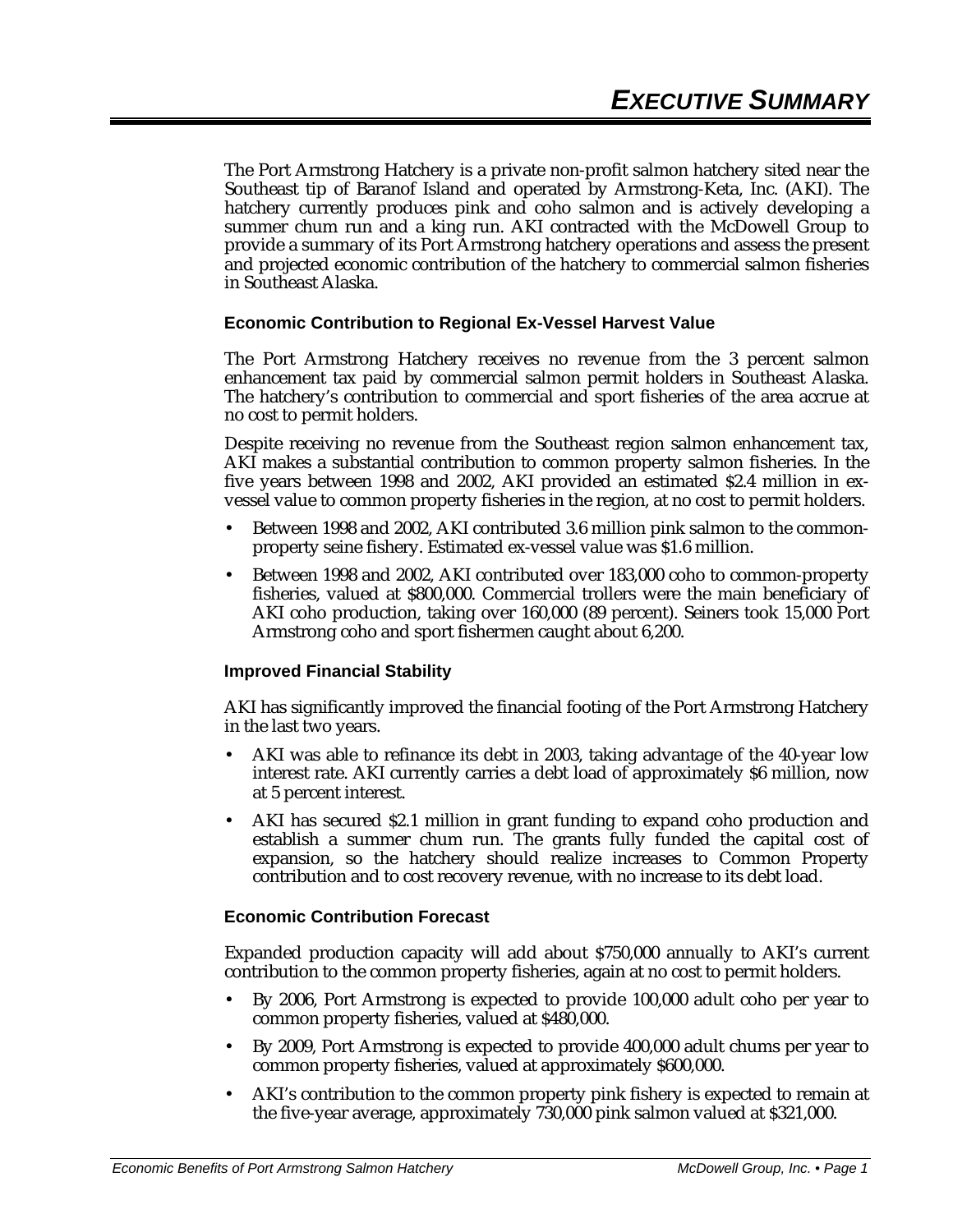### **Economic Contribution to Regional Economy**

Port Armstrong makes significant contributions to the regional economy. In 2003 these included:

- Direct employment of eight full-time and three seasonal jobs, \$238,000 in payroll.
- \$94,000 in supplies and maintenance spending, primarily in Sitka.
- Approximately \$1.4 million in capital construction spending.

|                                                                  | <b>Fish</b>                       | <b>Ex-Vessel Value</b> |  |  |  |
|------------------------------------------------------------------|-----------------------------------|------------------------|--|--|--|
| <b>Common Property Fisheries Contribution, 1998-2002</b>         |                                   |                        |  |  |  |
| Harvest of AKI Pink salmon                                       | 3,600,000                         | \$1,600,000            |  |  |  |
| Harvest of AKI Coho                                              | 183,000                           | \$800,000              |  |  |  |
| <b>Total AKI Common Property harvest</b>                         | 3,783,000                         | \$2,400,000            |  |  |  |
| Cost of AKI production to permit holders                         |                                   | \$0                    |  |  |  |
| <b>Projected Total Contribution to Common Property Fisheries</b> |                                   |                        |  |  |  |
| Annual CP coho harvest by 2006                                   | 100,000                           | \$480,000              |  |  |  |
| Annual CP chum harvest by 2008                                   | 400,000                           | \$600,000              |  |  |  |
| Existing annual pink contribution to CP                          | 730,000                           | \$320,000              |  |  |  |
| Total projected annual harvest by 2008                           | 1,230,000                         | \$1,400,000            |  |  |  |
| <b>Additional Economic Benefits, 2003</b>                        |                                   |                        |  |  |  |
| Employment                                                       | 11 jobs (8 full time; 3 seasonal) |                        |  |  |  |
| Payroll                                                          | \$238,000                         |                        |  |  |  |
| Purchase of supplies and services                                | \$94,000                          |                        |  |  |  |
| 2003 Capital construction projects                               | \$1,400,000                       |                        |  |  |  |

#### **Port Armstrong Salmon Hatchery Summary of Economic Benefits**

#### **Economic Contribution to Communities**

Like any other basic industry in Southeast Alaska, the benefits of Port Armstrong hatchery operations extend beyond the simple measures of payroll and ex-vessel value paid to harvesters. Sitka, Petersburg, Kake, Port Alexander and other communities benefit from direct spending in support of hatchery operations and from spending of AKI employees and contractors. Communities also benefit from secondary commerce associated with basic industry, commonly expressed as *multiplier effect*.

Some examples of this commerce include tendering and buying-station activity, seafood processing and its various supporting businesses. Additional multipliertype impacts include goods and services used by contractors and fishermen such as fuel, gear, welding and shipping of materials and products.

Calculating a multiplier for AKI's secondary impacts on individual communities like Kake and Sitka is beyond the scope of this study. However, it is important to note that secondary benefits of AKI operations are substantial contributors to their economies. The total economic benefit of the Port Armstrong hatchery is greater than is indicated by the simple measures of payroll, ex-vessel value and direct spending of AKI on supplies, services and construction.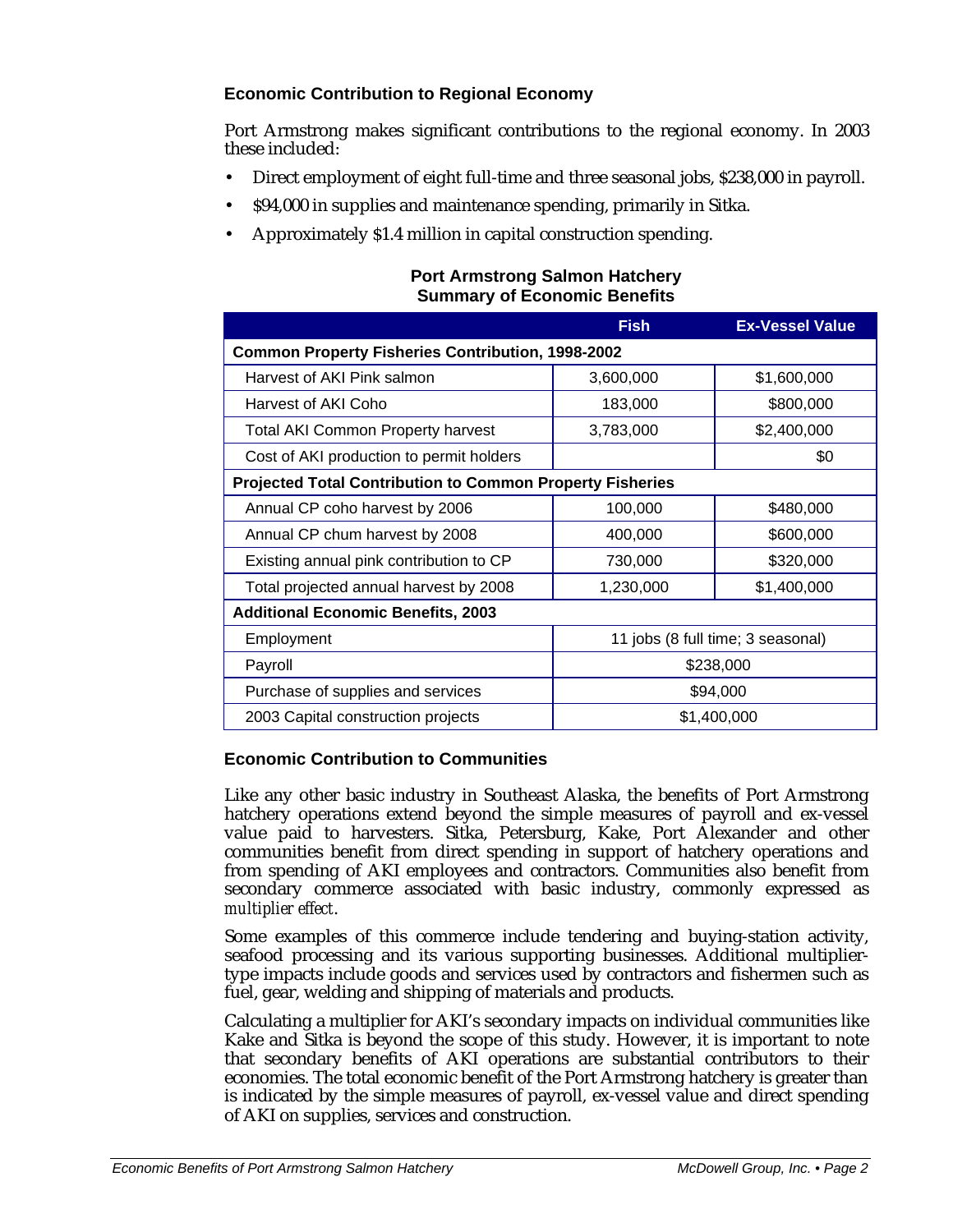## **Introduction**

Alaska salmon hatcheries play a vital role in maintaining the health of Alaska's salmon stocks and ensuring reliable returns for our state's common property fisheries. Armstrong-Keta, Inc. (AKI), operates the Port Armstrong salmon hatchery on the east coast of Baranof Island in Southeast Alaska. The hatchery is in the midst of major developments in its operations that will significantly increase economic contribution to local common property fisheries. At this juncture of the organization's history, it is important to establish a baseline that defines its economic benefits.

Armstrong-Keta, Inc. contracted with McDowell Group, Inc, to provide a summary of its Port Armstrong hatchery operations and assess the present and projected economic contribution of the hatchery to commercial salmon fisheries in Southeast Alaska. The McDowell Group is a research and consulting firm with 30 years of experience working in all areas of the Alaska economy. The firm has significant expertise in Alaska's seafood industry and in the economy of Southeast Alaska. The firm has calculated the economic impacts of a number of Alaska hatcheries, in addition to the seafood industry as a whole.

## **Methodology**

Data compiled in this report are drawn from Alaska Department of Fish and Game, Division of Commercial Fisheries and AKI annual reports submitted to ADF&G. Further information was drawn from various reports and grant applications supplied to McDowell by AKI and from discussions with AKI staff.

Port Armstrong Hatchery has recently added a substantial chum salmon production program, restarted production of king salmon, and expanded existing production of coho. Expansion of these programs is obviously a point of interest, as they are expected to yield substantial economic benefits to local common property fisheries by 2006, reaching full benefit by 2009.

Accordingly, this report provides an estimate of AKI's projected contribution to common property salmon fishery value, based on the number of adult salmon available for common property harvest.

The quantity of adult salmon available for common property is drawn from AKI staff interviews. While ocean survival conditions of salmon can be highly variable, AKI staff estimates incorporate survival rates, typical interception/exploitation rates and a variety of other factors specific to rearing and release techniques being employed in the hatchery's expansions. AKI staff estimates of future common property contribution have a strong basis in practical application with known results.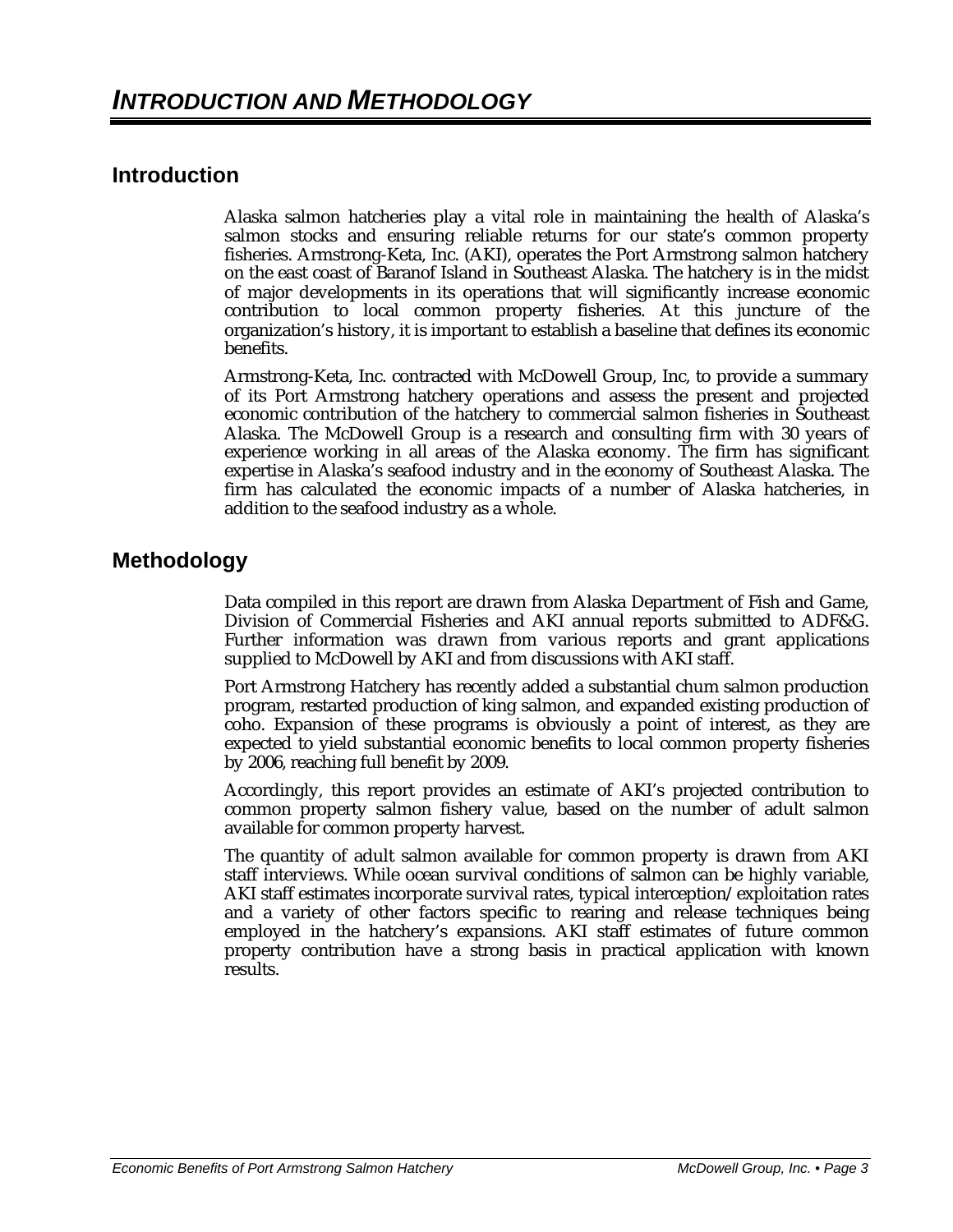The history of Alaska's commercial salmon industry spans all of one century and parts of two more. The first salmon saltery was established in Southeast Alaska in the 1860s and the first salmon cannery established in 1878. During Alaska's Territorial era, long-term mismanagement of the resource led to a disastrous decline of salmon stocks. In fact, the desire of the Alaska Territory to control its own salmon fisheries became a major factor in the fight for statehood. Alaska achieved statehood in 1959, but that year also marked the smallest commercial salmon harvest since the turn of the century.

Fifteen years after statehood, Alaska salmon stocks remained in dismal condition. The 1967 salmon harvest of just 20 million stands as the worst of the century, according to ADF&G harvest records dating back to 1900. And the early 1970s were no better. The salmon harvest during 1973-1975 averaged just 23 million per year, comprising three of the six worst years on record. Fortunately, these conditions would not persist.

During the 1970s state and federal regulatory changes sought to restore Alaska salmon runs. Entry to salmon fisheries was limited, the Magnuson-Stevens Act established the 200-mile limit and Alaska embarked on an aggressive expansion of its hatchery system.

The Alaska legislature established the Fisheries Rehabilitation, Enhancement and Development (FRED) Division in 1971, and the state began expanding its hatchery system. During the next 10 years, the state built 16 hatcheries and issued permits for 15 Private Non-Profit (PNP) hatcheries, including the Port Armstrong hatchery. By 1981 the system had grown from five to 34 hatcheries.

The regulatory and enhancement efforts of the 1970s began to pay dividends near the end of the decade and in 1980 the Alaska salmon harvest exceeded 100 million fish for the first time in 40 years. What followed during the late 1980s and early 1990s was the most extraordinary period in the history of the Alaska salmon industry.

From the turn of the century through 1979, Alaska harvests had averaged 59 million fish per year. During the 1980s average harvest swelled to 122 million, then to 175 million during the 1990s. In fact, all of the ten largest salmon harvests on record have occurred from 1989 forward.

The burgeoning salmon harvest coincided with an economic boom in Japan, driving salmon prices to unprecedented levels. During 1987-1996, earnings of Alaska salmon fishermen averaged over half a billion dollars per year. Fishermen, processors and coastal communities prospered. But the unique market conditions that drove Alaska salmon earnings so high would ultimately bring about the end of this prosperous period.

The limited world market supply and resulting high prices stimulated aggressive development of large-scale salmon farming and by 1999, world farmed salmon production surpassed wild production. Today, farmed salmon and farmed trout account for over seventy percent of the world supply. Despite record-setting harvests, Alaska now provides only about 15 percent of world supply. The result of this massive increase in world supply has been large-scale market and price erosion for Alaska salmon.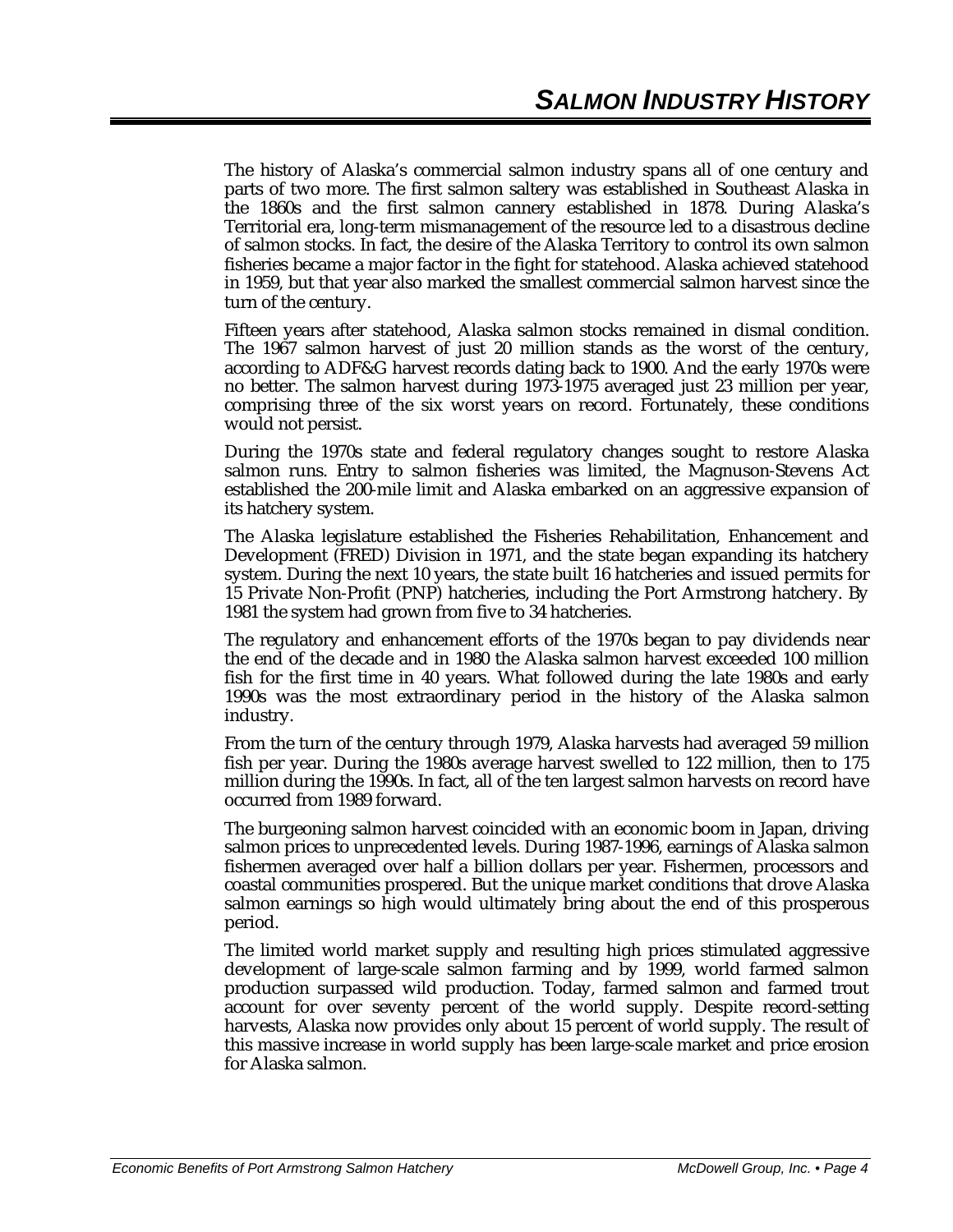## **Salmon Hatcheries and Today's Fishery**

Today, Alaska salmon runs remain at near-record levels, but the economic landscape of the industry has changed. Economic attrition has thinned the ranks of active salmon fishermen, from 10,200 Alaska salmon permits fished in 1992 to just 6,600 in 2002. The remaining operators have become more efficient and competitive to combat declining prices. Salmon fishermen in many regions of the state (particularly in Southeast Alaska) now catch volumes of fish that were unheard of in the 1970s and 1980s. The state's hatcheries play an essential role in providing that volume. Alaska hatcheries released nearly 1.5 billion salmon fry in 2002 and over 49 million "enhanced" salmon returned as adults in 2002.

Salmon hatcheries represent an outstanding value for Southeast Alaska permit holders. In 2002, the Southeast salmon harvest was valued at slightly over \$50 million and hatchery salmon contributed 22 percent of the harvest, an estimated \$11.2 million in ex-vessel value. Fishermen paid a 3 percent aquaculture assessment on the value of common property harvest, approximately \$1.2 million. For every dollar they paid in enhancement tax in 2002, Southeast permit holders earned nearly \$10 from enhanced salmon.

|                                                      | <b>King</b> | <b>Sockeye</b> | Coho       | <b>Pink</b> | <b>Chum</b> | Total    |
|------------------------------------------------------|-------------|----------------|------------|-------------|-------------|----------|
| 2002 Southeast Harvest Value                         | \$7,527     | \$3,729        | \$10,255   | \$13,552    | \$15,257    | \$50,320 |
| <b>Hatchery Contribution to Southeast</b><br>Harvest | 13%         | 11%            | <b>21%</b> | 2%          | 49%         | 22%      |
| Value of Hatchery Contribution                       | \$979       | \$395          | \$2,123    | \$271       | \$7,476     | \$11,244 |

#### **Hatchery Contribution to Southeast Alaska Harvest Value, 2002 (\$000's)**

Every salmon hatchery in Southeast Alaska participates in *cost recovery* fishing to fund its operations. In simple terms, cost recovery fishing allows the hatchery to catch and sell a portion of its return to fund operations. Many hatcheries in Southeast Alaska are affiliated with one of the two regional aquaculture associations and receive salmon enhancement tax revenue to augment their cost recovery earnings. Their operations are funded by a combination of cost recovery fishing and salmon enhancement tax revenue.

Several hatcheries in Southeast Alaska are not affiliated with the regional associations. They provide salmon to the common property fisheries, but receive none of the revenue generated by the three-percent salmon enhancement tax. These hatcheries rely solely on cost recovery revenue to finance their operations. The Port Armstrong facility operated by Armstrong-Keta, Inc is one of those hatcheries.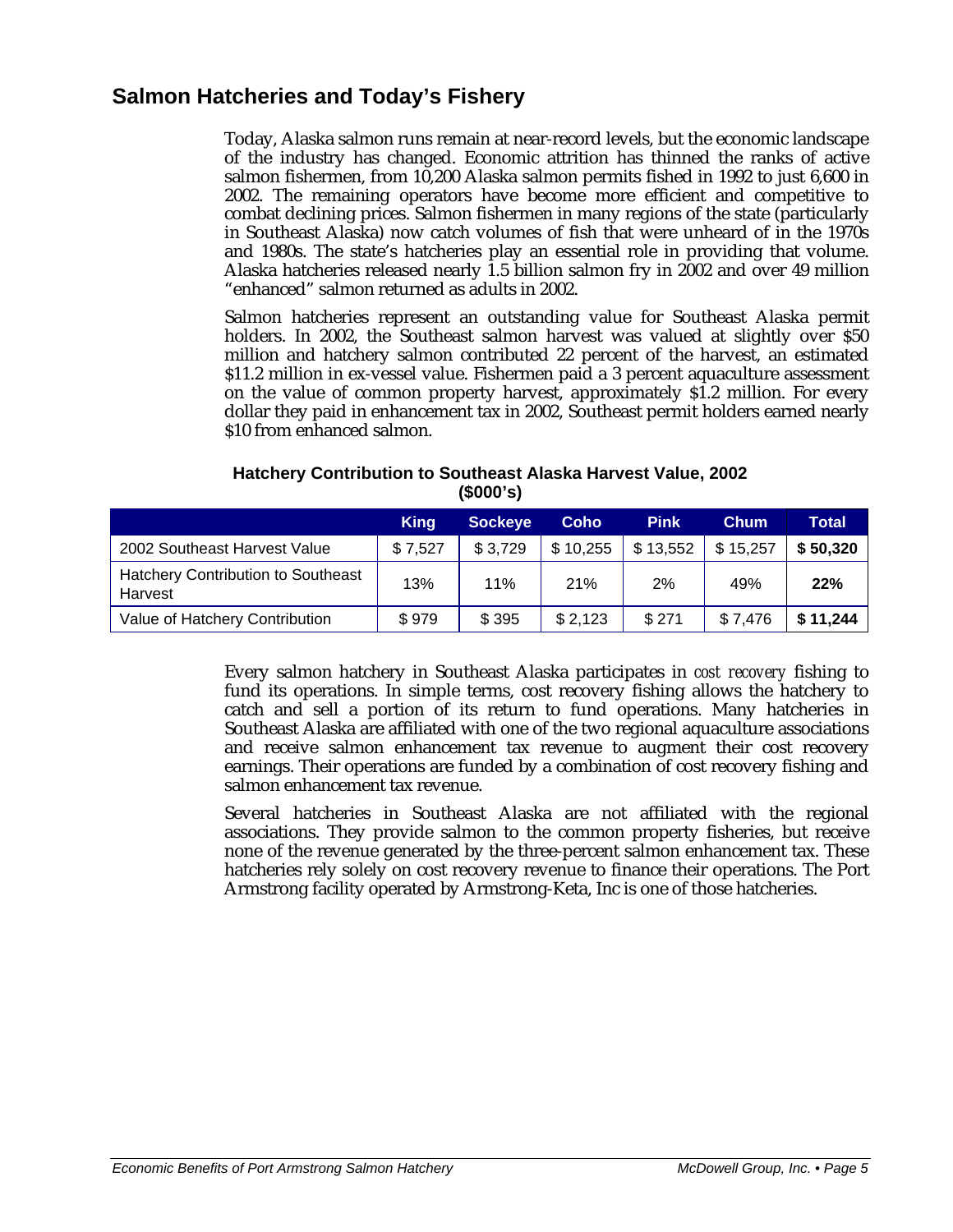### **Overview**

The Port Armstrong Hatchery is a private, non-profit facility owned and operated by Armstrong-Keta, Incorporated (AKI). The hatchery is located in Port Armstrong Bay, along Chatham Strait near the southern tip of Baranof Island. The Port Armstrong Hatchery received its PNP operating permit in February 1981.

The hatchery is currently producing self-sustaining runs of pink and coho salmon. Port Armstrong Hatchery is actively developing a king run and is in the process of establishing a large-scale run of summer chum salmon.

Hatchery capacities are expressed in terms of permitted egg take — the number of eggs a hatchery is allowed to remove from adult fish to conduct its operations. As of 2003, AKI is permitted for 85 million pink salmon eggs, 30 million chum eggs and two million each coho and king eggs.

For pink and chum, a survival rate of 90-95 percent from egg to release is considered acceptable. Coho and king salmon are held longer so typically have a lower survival rate from egg to release, often 80-90 percent.

Pink and chum are typically released to salt water as fry, after one winter in the hatchery. This makes for a high mortality rate (projected marine survival to adult is only 3 percent), but the release pattern mimics the natural life cycle of the fish. Coho and king are generally held for two winters and released as smolts, consistent with their natural life cycle. Their size makes for a higher marine survival rate of approximately 10 percent (coho).

#### **Pink Salmon**

Port Armstrong was initially permitted for a combined egg take of 11 million pink and chum. The first return of pinks to the hatchery was in 1985. Pink salmon capacity has increased over the course of several adjustments to the permit, the most recent in 1996. Port Armstrong is currently permitted to take 85 million pink salmon eggs, and the hatchery is operating at capacity for pink salmon production.

Port Armstrong Hatchery typically releases 70-85 million pink fry, generating an average return of 2.2 million adults. AKI is expected to continue operating at permitted pink salmon capacity in the foreseeable future. In 2001 and 2002 Port Armstrong Hatchery supplied approximately one million pink salmon per year to the common property seine fishery.

Pink salmon prices are currently depressed, due mostly to a chronic oversupply of canned pink salmon, the dominant product form. Alaska has chalked up a series of record-setting pink harvests in the last decade, largely due to strength of wild runs. Hatchery production accounts for only about 25-30 percent of Alaska's recent pink harvests. For perspective, consider that the statewide pink harvest exceeded 80 million only 12 times in the last century. Since 1998, the pink harvest has averaged 110 million.

#### **Chum Salmon**

Port Armstrong was originally conceived as a chum hatchery that was to focus on production of fall-run chum salmon. The hatchery initially took 2 million or fewer chum eggs annually between 1982 and 1985 under the combined pink and chum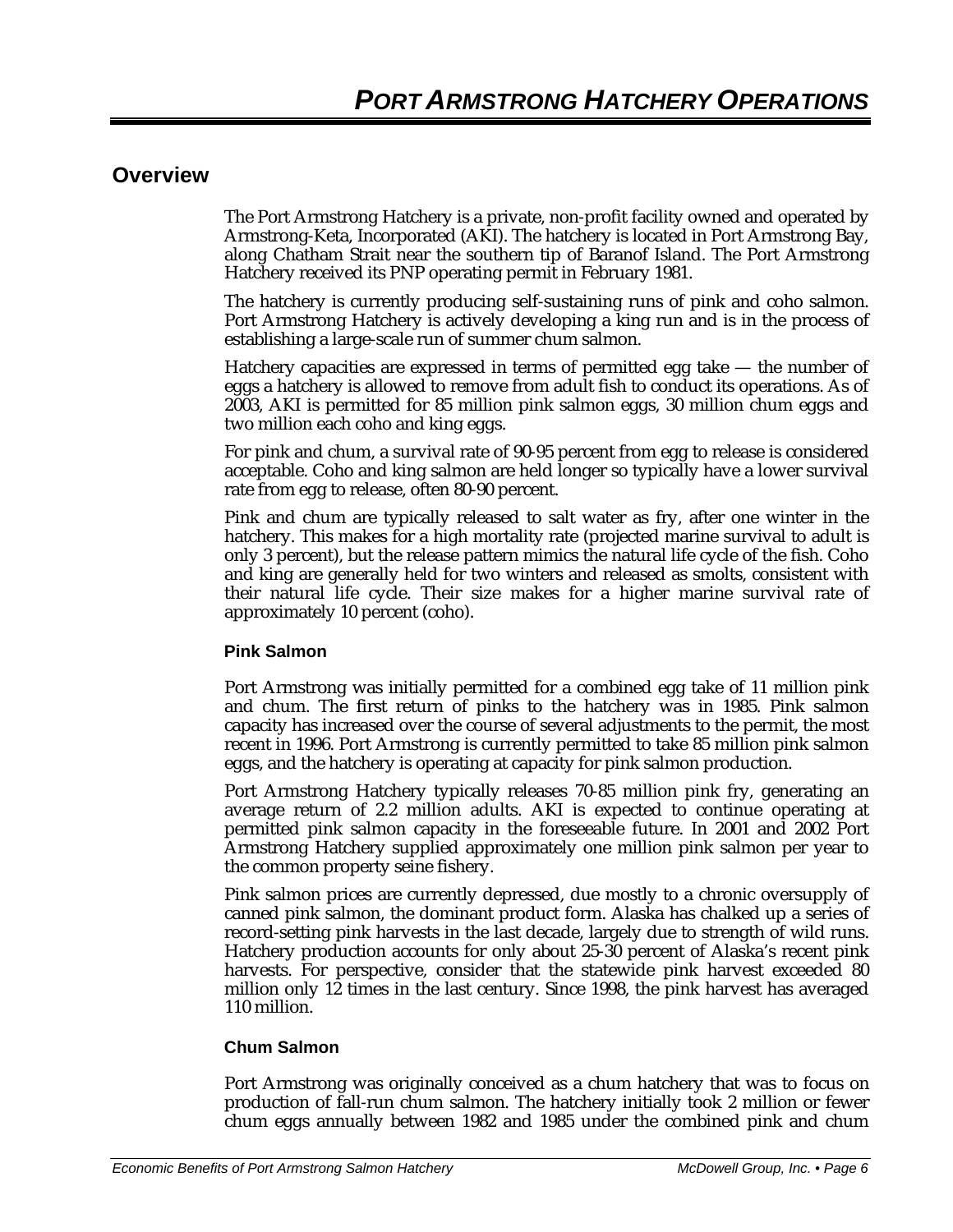permitted limit of 11 million eggs. Returning adults proved to be of poor flesh quality in the terminal area and prevailing roe values of the time were not sufficient to offset poor grade of the terminal-area fish. A proposal to extend the special harvest area into Chatham Strait and harvest the fish at an earlier stage proved undesirable because of the potential conflict with the existing troll fleet operating in the area. Faced with these circumstances, AKI suspended fall chum production in 1994 and the hatchery focused instead on pink salmon production.

By 2000, market value of chum salmon roe had risen dramatically, boosting ex-vessel price to attractive levels and drawing targeted effort from all three commercial gear types in the region. In 2001, AKI applied for a permit to produce up to 30 million summer-run chum fry. The request was intended primarily to supply more fish for the troll fleet in the lower Chatham/Port Alexander area. A secondary purpose was to diversify production at the Port Armstrong hatchery and provide economic stability against declining pink salmon prices.

The project was funded in 2002 through a grant from the Southeast Sustainable Salmon Fund and the first egg take of 15 million commenced on schedule in 2003. Egg take will increase to 30 million in 2004 and the first release of fry from the 2003 egg take is also scheduled for 2004. The first adult returns from the 2003 egg take are anticipated in 2006.

Chum salmon remain at sea for up to four years, so the all-age-class return of Port Armstrong chums is not expected until 2009. Port Armstrong Hatchery chum returns are expected to provide up to 400,000 adult chums to common property fisheries by 2009.

Alaska chum salmon prices are somewhat depressed, due in large part to market conditions for chum roe in Japan. Roe accounts for over half of Alaska chum salmon wholesale value and is the primary driver for chum price. Japanese demand responds to the harvest volume in the Hokkaido chum fishery, the largest in the world. The 2003 Hokkaido harvest set a new record of over 65 million chums, almost triple Alaska's record harvest of 24 million in 2000.

#### **King Salmon**

Port Armstrong Hatchery was originally permitted to take 50,000 king eggs in 1984, but the hatchery only produced a limited amount of king salmon from 1987 to 1992.

AKI restarted the king run in 2001 with an egg take from the Unuk River stock in Little Port Walter. Additional Unuk-River-stock egg takes were made in 2002 and 2003 and king salmon smolts from the 2001 brood year were released from Port Armstrong in 2003. The first mature females are expected to begin returning in 2005. At that point egg take is expected to increase and the run to become self-sustaining. At present, egg take from the Unuk River stock is limited by the small size of the Little Port Walter run to less than 200,000, well below AKI's permitted capacity of 2 million.

A self-sustaining run of all-age-class king salmon at the Port Armstrong Hatchery is not expected until 2009. However, there will be significant numbers of AKI king salmon in the area starting in 2005. It is not yet clear what the potential contribution to common-property fisheries will be.

The market outlook for king salmon is far more positive than the ex-vessel price would indicate. Harvest timing plays a major role in keeping summer king salmon values low at this time. The traditional July 1 opening date comes shortly after the harvest peak in the Western states, when U.S. market supply of fresh wild kings is at its highest. The July 2003 price for troll-caught Alaska kings was less than \$1 per pound.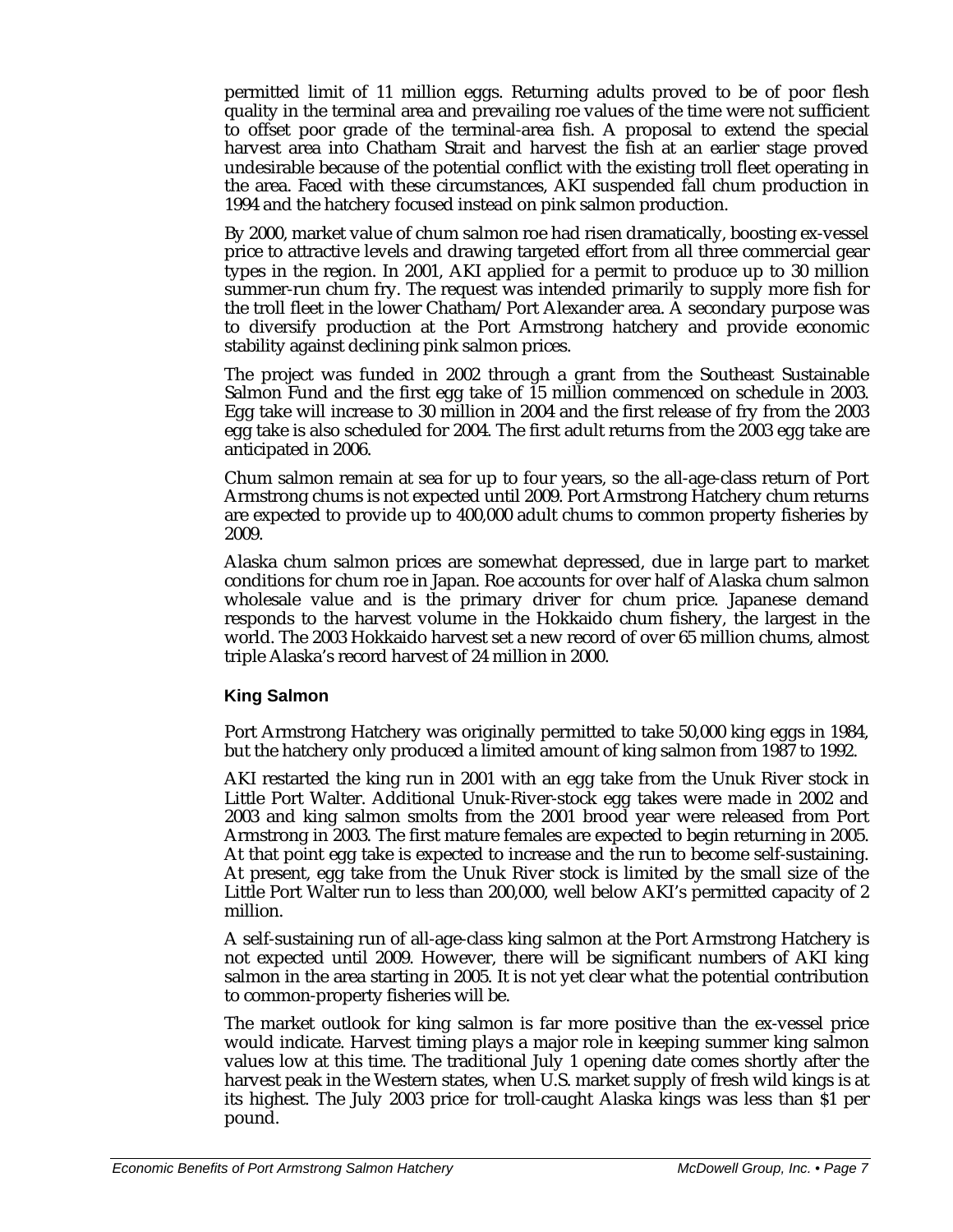When the domestic market is not oversupplied with Pacific Northwest fish, fresh kings from Alaska bring an excellent price. The winter troll fishery opens in October when there is no other significant supply of fresh wild salmon. In 2003, October prices for troll kings started at \$3 per pound and by December had exceeded \$5 per pound. This pricing is consistent with patterns from the 2002 winter troll fishery.

Any hatchery production that can enhance common-property harvest of king salmon in the off-peak months would provide a substantial benefit to the troll fleet. The benefits will be particularly significant if the fish can be caught during the winter season when ex-vessel value commonly exceeds \$50 per fish.

#### **Coho**

Initially permitted for 500,000 coho in 1988, Port Armstrong Hatchery started its coho program with eyed eggs from Medvejie. Permit alterations are as follows: 1.5 million in 1992 with AKI's development of an evaluation program to determine inseason coho contributions to the CPF, and an increase to 2 million in 1996.

Until 2002, the Port Armstrong hatchery had been unable to utilize its full permitted capacity of 2 million coho eggs. AKI secured a grant in 2002 to expand rearing capacity at the hatchery. The project is mostly complete and AKI took 1.85 million eggs from hatchery brood stock in 2003. The hatchery is expected to take its full allotment of two million eggs in 2004. The resulting smolts from the initial expansion phase will be released in 2005 and are expected to return as adults in 2006.

The larger egg take represents a potential increase of over one-third in smolt released and is expected to increase the common-property contribution from about 70,000 adults in 2001 and 2002 to 100,000 in 2006.

Market conditions for coho are mixed. The trend for troll-caught coho is a modest increase in ex-vessel value for mid to late-season fish. There is growing interest from the domestic market (particularly for coho fillets) and from smokers in European Union countries.

The U.S. salmon market is the second largest in the world and is growing rapidly. The market is supplied primarily by exports, and salmon fillets comprise virtually all the growth in U.S. salmon imports. Troll-caught coho is a good candidate for fillet production, as troll-fleet chilling and handling practices virtually eliminate bruising and minimize product gaping associated with fish passing through rigor at warm temperature.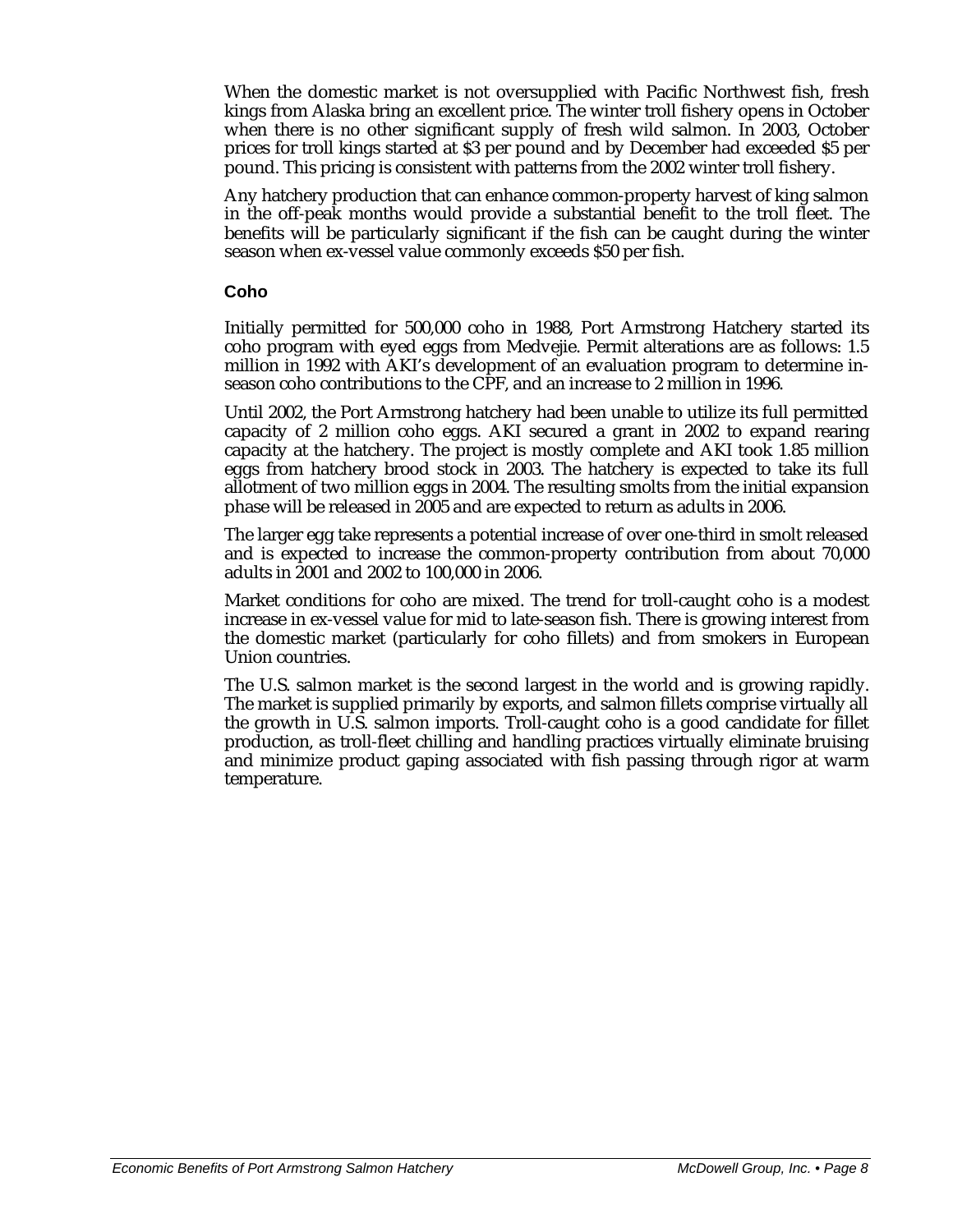## **Pink Salmon**

During 1998-2002, Port Armstrong Hatchery generated adult returns of 11 million pink salmon and 520,000 coho. Of these, AKI took 7.6 million fish for broodstock and cost recovery operations. An estimated 3.6 million (32 percent) AKI pink salmon were harvested in common-property seine fisheries.

Based on annual region-average price of pink salmon during 1998-2002, total value of the AKI contribution common-property pink harvest is estimated at \$1.6 million.

| Year            | <b>AKI</b> contribution<br>to CP Harvest | <b>AKI</b> Actual fish<br>size, lbs | <b>Region avg</b><br>price/lb | <b>AKI contribution</b><br>to CP Value |
|-----------------|------------------------------------------|-------------------------------------|-------------------------------|----------------------------------------|
| 1998            | 785,730                                  | 3.7                                 | \$0.14                        | \$412,178                              |
| 1999            | 805,200                                  | 3.1                                 | \$0.14                        | \$347,879                              |
| 2000            | 100,000                                  | 3.5                                 | \$0.12                        | \$42,324                               |
| 2001            | 1,090,049                                | 3.3                                 | \$0.14                        | \$504,518                              |
| 2002            | 883,967                                  | 3.7                                 | \$0.09                        | \$298,100                              |
| 1998-2002 total | 3,664,946                                |                                     |                               | \$1,604,999                            |
| 1998-2002 avg   | 732,989                                  | 3.5                                 | \$0.13                        | \$321,000                              |

#### **Port Armstrong Contribution to Common-Property Pink Harvest**

# **Coho**

During 1998-2002, Port Armstrong hatchery generated returns of approximately 520,000 adult coho. Of these, 183,000 (35 percent) were caught in common-property fisheries.

It should be noted that the return of Port Armstrong coho was unusually large in 2002, accounting for more than half the 1998-2002 total return. During the same season, troll-fleet effort for coho was limited by very low prices. The combination of these circumstances generated a common property contribution of just 27 percent, which under-represents AKIs contribution to the troll harvest. Interception of Port Armstrong coho by the troll fleet averaged 42 percent in the previous five years (1997-2001) and has been as high as 62 percent (1999).

Commercial trollers accounted for 89 percent of the common property harvest and seiners accounted for eight percent, about 15,000 fish. Sport fishermen caught about 6,200 AKI coho, mostly in 2001 and 2002. The sport harvest is associated with recent growth in charter and lodge operations in Port Alexander.

Based on annual region-average price of cohos, total value of the AKI contribution to common-property harvest is estimated at \$805,000.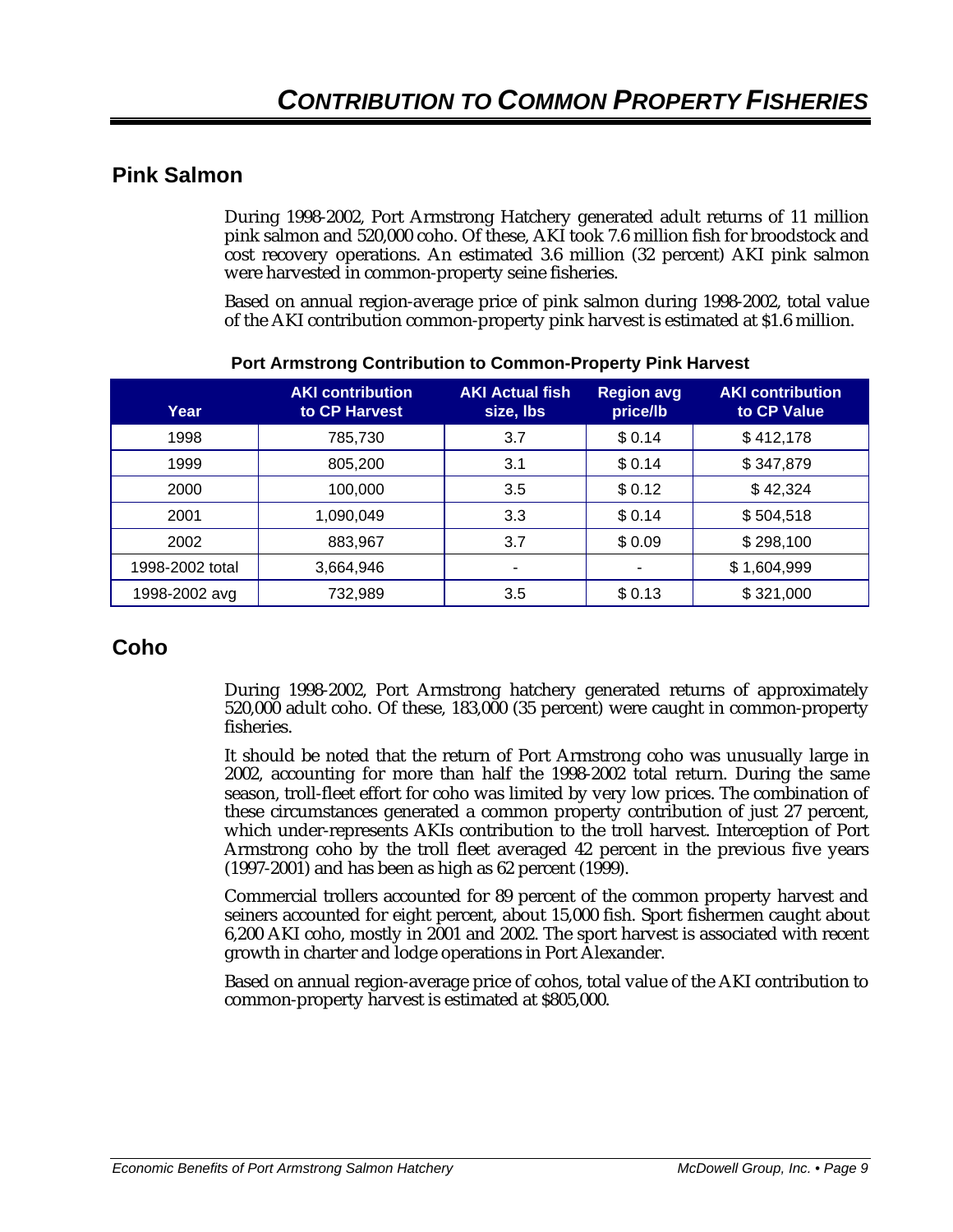| 1998            | 18,312  | 7.9                      | \$0.60 | \$87,194  |
|-----------------|---------|--------------------------|--------|-----------|
| 1999            | 12,186  | 6.0                      | \$0.94 | \$68,179  |
| 2000            | 7,151   | 7.1                      | \$0.70 | \$35,310  |
| 2001            | 84,483  | 7.5                      | \$0.63 | \$398,916 |
| 2002            | 61,431  | 8.4                      | \$0.42 | \$216,135 |
| 1998-2002 total | 183,563 | $\overline{\phantom{a}}$ | ۰      | \$805,735 |
| 1998-2002 avg   | 36,713  | 7.4                      | \$0.66 | \$161,147 |

## **Port Armstrong Contribution to Common-Property Coho Harvest**